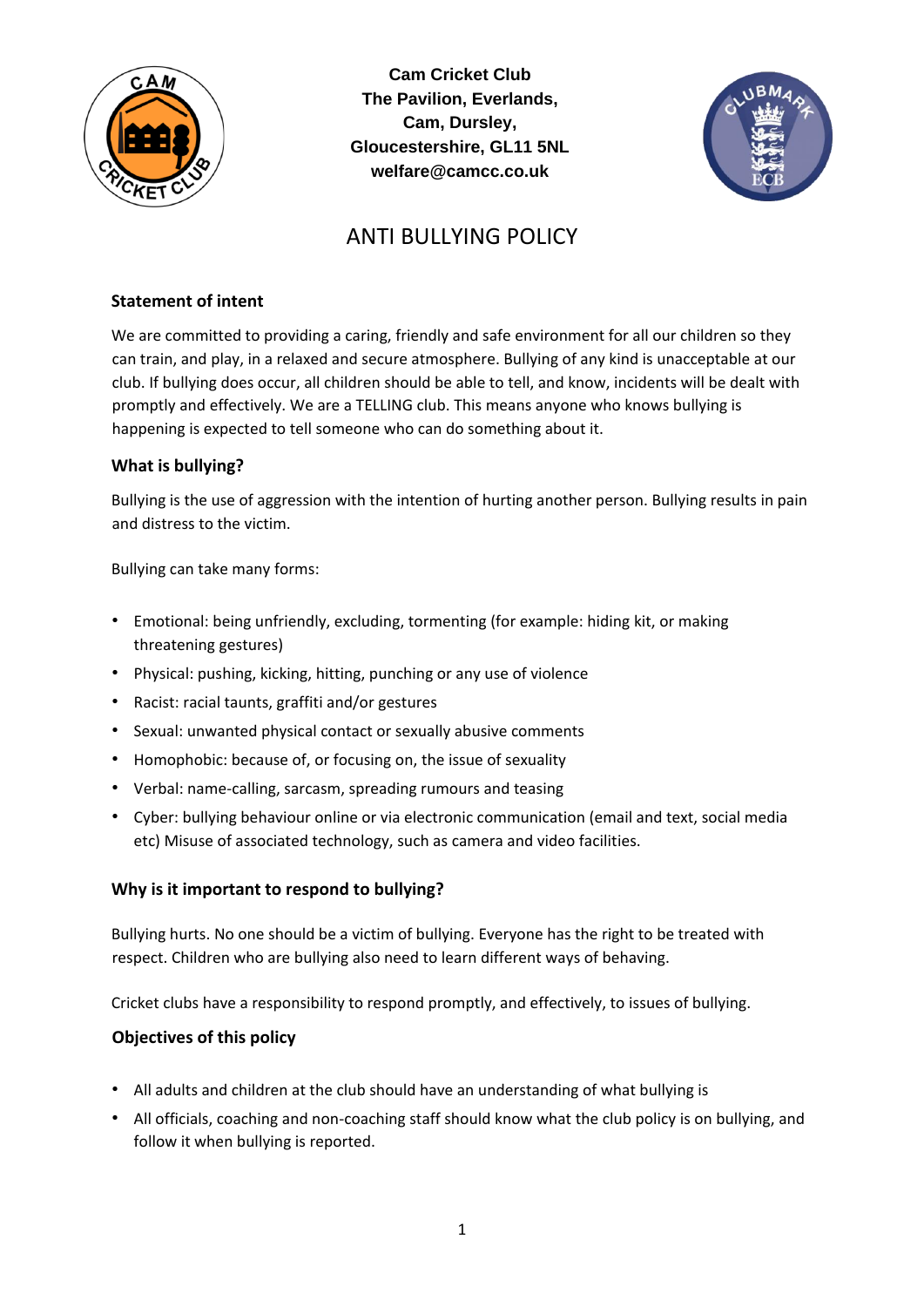

**Cam Cricket Club The Pavilion, Everlands, Cam, Dursley, Gloucestershire, GL11 5NL welfare@camcc.co.uk** 



- All children and parents should know what the club policy is on bullying, and what they should do if bullying arises.
- As a club, we take bullying seriously. Children and parents should be assured they will be supported when bullying is reported.
- Bullying will not be tolerated.

In cases of adults reported to be bullying cricketers under 18, **the ECB must always be informed.**

#### **Signs and symptoms**

A child may indicate, by signs or behaviour, that he or she is being bullied. Adults should be aware of signs and investigate if a child:

- Says they are being bullied.
- Changes their usual routine.
- Is unwilling to go to the club.
- Becomes withdrawn anxious or lacking in confidence.
- Comes home with clothes torn or belongings damaged.
- Has possessions which are damaged or go missing.
- Asks for money or starts stealing money (to pay the bully).
- Has unexplained cuts or bruises.
- Is frightened to say what's wrong.
- Gives improbable excuses for any of the above

In more extreme cases, the child:

- Starts stammering.
- Cries themselves to sleep at night or has nightmares.
- Becomes aggressive, disruptive, or unreasonable.
- Is bullying other children or siblings.
- Stops eating.
- Attempts or threatens suicide or runs away.